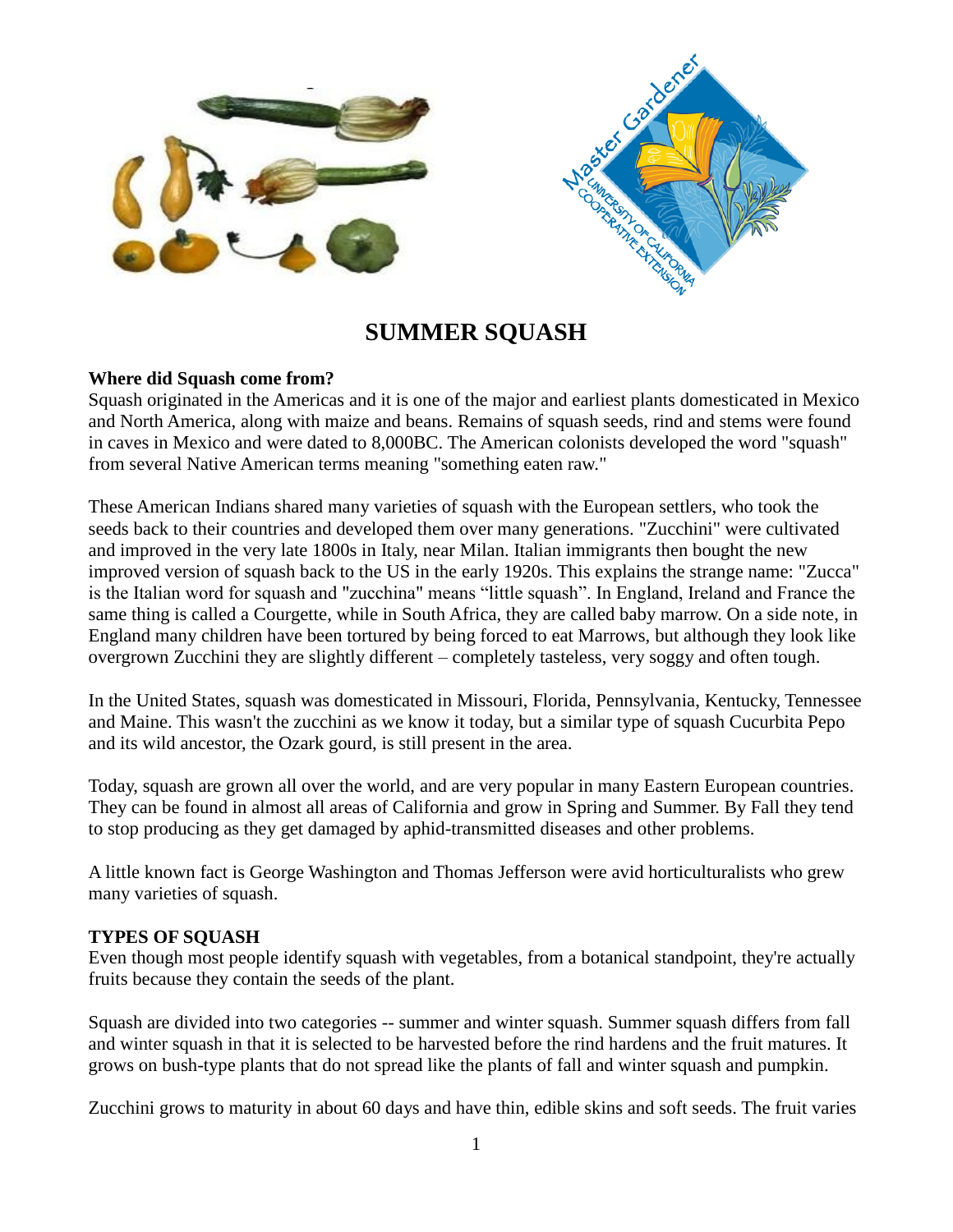greatly in length and colors. The three main types include the yellow either crookneck or straightneck; the white, saucer-shaped, scallop or pattypan; and the oblong green, grey or gold zucchini. Recommended varieties for disease resistance are:

Dark green types:

- $\triangle$  Ambassador,
- <sup> $\triangle$ </sup> Aristocrat,
- $\triangle$  Burpee Fordhook,
- $\triangle$  Gold Rush.
- <sup> $\triangle$ </sup> Grevzini.

Yellow:

- $\triangle$  Dixie (crookneck)
- Early Golden Summer (Crookneck),
- $\triangle$  Early prolific straightneck
- $\triangle$  Sundance (crookneck)

Scallop (pattypan) this type of squash is often referred to as "summer squash" by Spanish speaking people:

- $\triangle$  Early white bush (white)
- $\triangle$  Peter Pan hybrid (bush)
- $\triangle$  Scallopini (bush)
- $\triangle$  Sunburst (bright yellow)
- <sup> $\triangle$ </sup> Trombocini or zucchetta rampicante.

# **WHERE TO PLANT SQUASH**

Plant squash in a convenient location, where you can check it frequently. Choose an area near an abundant supply of water so you can water as needed easily. Vegetables do best if they receive full sunlight (at least 4 to 6 hours a day) and where they are not shaded by trees, fences, or walls. Try to plant away from areas that will be watered by lawn sprinklers.

Whenever possible, select a location that is not heavily infested with weeds, especially weeds such as field bindweed, nutsedge, and bermudagrass that can be hard to control with hand weeding. Also avoid areas that have had previous disease problems.

Try to plant on level ground as it's easier to work on than sloping ground. Vegetables will do well on a wide range of soils; they do best in well-drained soils. If your soil forms a clump when squeezed, then it is too wet; if the soil crumbles easily, it is a good soil to use. Soil amendments and adding organic matter (compost, peat moss, manure, sawdust, ground bark) can make clay and sandy soils easier to work with, and correct soil preparation can improve poor soil. The soil should be kept at a pH level of 6.0 to 6.5 and you can get kits to test this.

If your soil is extremely poor or salty, like Chalfant and Benton, you may be better off making raised beds, filled with purchased soil. A raised bed garden is a garden built on top of your native soil, sometimes incorporating native soil, sometimes not. Raised bed gardens can be contained, such as when you build a wood or stone structure to keep the bed intact, or they can be more free form, with soil and amendments merely piled several inches high.

# **PLANTING**

Soil containing plenty of well-rotted manure or compost is ideal, although you can also grow crops in average soil that has been fertilized enough. Squash are a short-season, warm season crop so seedlings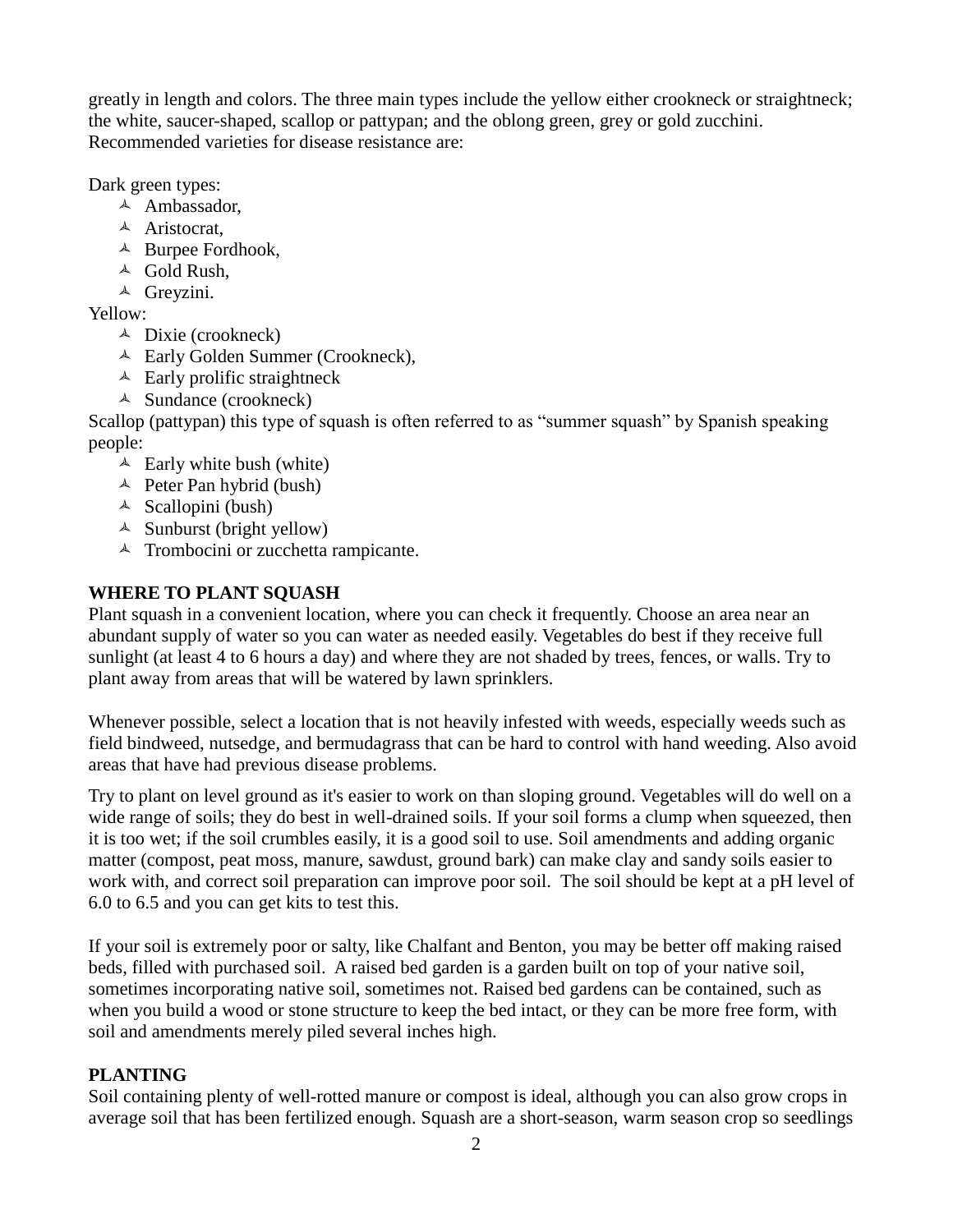can easily be damaged by frost and don't do well until the soil and the air temperature is above 60F. The best temperature for germinating (beginning to sprout) is 70-95 F and the maximum germinating temperature is 100F. They can be planted under cold protection (plastic tunnels) earlier than otherwise and the best growing temperature is 65-75F.

Squash seeds can be planted directly where they are to grow, or grown indoors and transplanted into the garden. Seedlings are very sensitive to transplant shock, so planting them where they are to grow is preferable. However, if you want to get an early start, plant them in peat pots indoors or in heated beds 3 weeks before the danger of frost has passed.

If planting seeds directly, plant more than necessary so as to make up for any that don't grow. Seeds are generally planted 1 to 1.5 inches deep every 9-12 inches and thinned to 12-15 inches between plants, but check the back of the seed packet for details. Plant seeds in rows 4 to 6 feet apart depending on which type you are planting. Push them into the soil 1 to 1.5 inch deep. Fill these holes by scratching the surface, firm the soil lightly, and cover with a thin mulch of organic material in order to hold soil moisture. Keep moist during the germination period. When the plants are about 3 inches high, thin plants to 12-15 inches.

For transplants, use young plants with 4 to 6 true leaves, wider than tall, stocky, succulent, and slightly hardened to outdoor conditions. Spread and mix organic amendments and a granular phosphorus fertilizer over the area. Make the hole deep enough to bury the stem as far as the first leaf. Place the plant deep into the hole. Press the soil firmly around the plant and water thoroughly to remove any air pockets. If transplanting in the summer, shade the plants in the middle of the day for the first week or use a floating row cover.

Squash like well-drained soil with pH 5.8-7.0. They also have a large root system, up to 4ft deep but the majority of the roots are in the top 12-18 inches of soil, so it is important to try to irrigate to avoid water stress (drying out) and excessive wetness. During harvest too little moisture results in misshapen fruit while too much water will aggravate root and stem diseases.

Sometimes squash ends up bitter, this is because a chemical is produced by the zucchini in response to environmental stress, including high temperatures, wide temperature swings or too little water. Uneven watering practices (too wet followed by too dry), low soil fertility and low soil pH can also contribute to the bitterness.

Squash seeds will store up to 4 years if you keep them in a cool dry place.

#### **FERTLIZING YOUR VEGETABLES**

Most vegetables require fertilizer for growth. Organic materials, such as manures and compost, and inorganic materials, such as chemicals, can be used to fertilize plants. Using both types of materials usually provides the best growth. Manures and compost can be used to increase soil fertility. They are usually applied at 1 pound per 4 or 5 square feet. These materials should be worked into the soil several weeks before planting in order to allow it to decompose. Manure that contains straw, sawdust, or similar materials should be applied with a commercial nitrogen fertilizer.

Generally, if the soil has been properly amended with compost or manures or other organic materials, the only nutrient needed is nitrogen, if anything. Some commercial nitrogen fertilizers available are urea, ammonium sulfate, calcium nitrate, and ammonium nitrate. Apply these fertilizers at rates of 0.5 to 1 pound of nitrogen per 100 feet of row.

If manure and other organic material have not been used, apply fertilizer that contains both nitrogen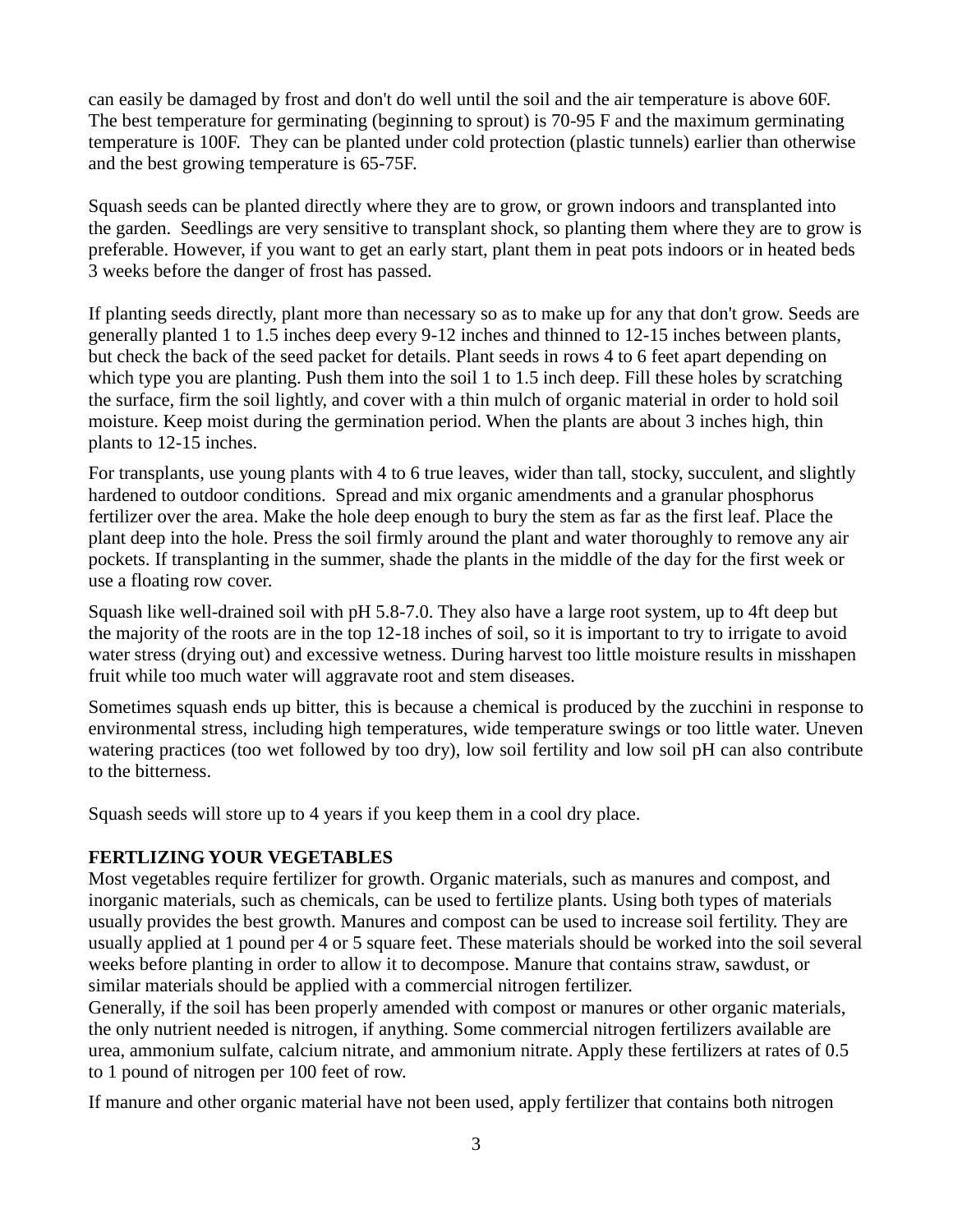and phosphorus before planting. All commercial fertilizers are labeled by the percentages of N-P-K; nitrogen (N), phosphorus (P), and potassium (K). Some common mixed fertilizers are 5-10-5, 5-10-10, 8-16-16, and 12-12-12. Apply these fertilizers at rates of 1 - 2 pounds per 100 feet of row. After plants are 3 to 4 inches tall, side dress (place two to four inches beside a row) nitrogen in narrow bands or furrows and water thoroughly after application, or apply through the drip system. Consider light but frequent applications of nitrogen fertilizer every 3 to 4 weeks. Avoid letting the fertilizer come into contact with the plant stems to avoid burning.

# **POLLINATION AND FRUIT SET**

Both male and female flowers develop on the same plant. During the main growing season the ratio of male-female flowers is usually 3:1. The female flower has a miniature fruit at the base and is on a short stem whereas the male is on a longer stem. Pollen must be transferred to the female flowers from the male flowers for fruit to develop and this is mostly done by honey bees. If you need to use insecticides, use them late in the evening to reduce the risk of killing the honey bees.

While easy to grow, zucchini, like all squash, requires plentiful bees for pollination. Where bee populations are in decline or there is high pesticide use, such as mosquito-spray districts, gardeners often experience fruit abortion, where the fruit begins to grow, then dries or rots. This is due to not enough pollen grains delivered to the female flower. When no bees are present in the garden you can pollinate by hand. It can be tedious but is the only way to achieve fruits in the absence of bees. Pollen is yellow and is produced on the structure in the center of the male flower. Use a small artists paint brush to transfer the pollen or you can break off a male flower, remove the petals to expose the pollen bearing structure and roll the pollen onto the stigma in the center of the female flower. It is important to use only freshly opened flowers – they open early in the morning and are receptive for only 1 day.

Gardeners often become concerned when there are early flowers but they don't make fruits. All of the early flowers are males (except in hybrid varieties) and female flowers follow shortly.

Poor pollination results in small young fruits that turn yellow, shrivel and fall off. Incomplete pollination may also cause misshapen fruit. Cross pollination between the same species of squash can occur (e.g. between crookneck and zucchini) but is not a problem unless you want to save the seeds. More information on growing squash is available from the UC Davis website <http://www.ipm.ucdavis.edu/PMG/GARDEN/VEGES/squash.html>

# **PEST MANAGEMENT**

Thorough information on pest management for squash can be read at <http://www.ipm.ucdavis.edu/PMG/GARDEN/VEGES/squash.html> or by contacting your local Cooperative Extension officer, 207 West South St, Bishop, Tel. 760-873-7854; cjellis@ucdavis.edu

The most common pest seems to be squash bugs, they are about 5/8" long and 1/3 as wide. Bugs feed on plant leaves, sucking the sap so the plant wilts and dies. In spring, search for squash bugs hidden under debris, near buildings and in perennial plants. Inspect young plants daily for signs of egg masses,

mating adults, or wilting. Place wooden boards throughout the garden and check under them every morning, then destroy any squash bugs found. The eggs remain in soil or compost overwinter so do not compost infected plants, and plant next years seeds well away from previous infestations.

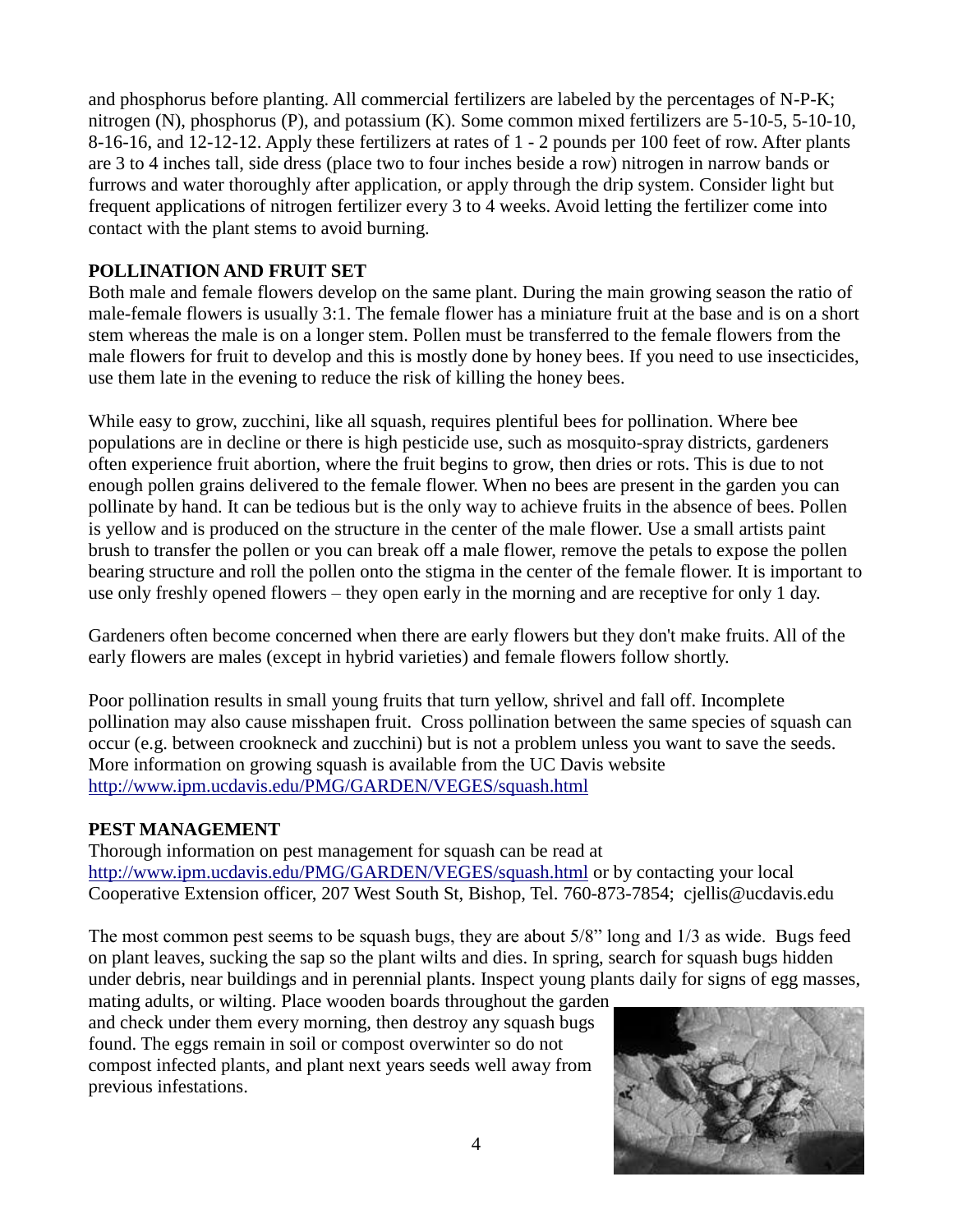| Problem                                                                                                                                                                                                                      | Probable cause             |
|------------------------------------------------------------------------------------------------------------------------------------------------------------------------------------------------------------------------------|----------------------------|
| Deformed, curled leaves. Small, soft-bodied<br>insects on undersides of leaves. Sticky<br>honeydew or black, sooty mold may<br>be present.<br>Comments                                                                       | aphids                     |
| Use insecticidal soap.                                                                                                                                                                                                       |                            |
| Fine stippling on leaves; yellow or brown<br>leaves; leaf undersides silver-gray with fine<br>webbing and yellow, orange, or red dots.<br>Comments                                                                           | spider mites               |
| Use oil or soap spray.                                                                                                                                                                                                       | <b>Reform</b>              |
| Leaves turn yellow. Honeydew or sooty                                                                                                                                                                                        |                            |
| mold present. Clouds of tiny white insects<br>fly up when plant is disturbed.<br>Comments                                                                                                                                    | whiteflies<br>· / 电接收器 多点的 |
| Remove infested plants as quickly as possible. Remove lower, infested leaves of<br>plants not totally infested.                                                                                                              |                            |
| Coarse, white stippling on upper surface                                                                                                                                                                                     | leafhoppers                |
| of leaves. Leaves may turn brown.                                                                                                                                                                                            |                            |
| Comments                                                                                                                                                                                                                     |                            |
| Consult UC IPM pest note series or Flint 1998 for management options.                                                                                                                                                        |                            |
| Blotches or tunnels on leaves.<br>Comments                                                                                                                                                                                   | leafminers                 |
| Consult UC IPM pest note series or Flint 1998 for management options.                                                                                                                                                        |                            |
| Angular necrotic areas on leaves.<br>Comments                                                                                                                                                                                | angular leafspot           |
| Caused by waterborne bacterium. Avoid wetting foliage with irrigation water.                                                                                                                                                 |                            |
| Swelling, beads on roots. Wilted plants.<br>Poor yields.                                                                                                                                                                     | nematodes                  |
| Wiedła Dobnaro<br>Comments                                                                                                                                                                                                   |                            |
| Rotate crops. Use soil solarization.                                                                                                                                                                                         |                            |
| Holes chewed in leaves. Scarring of                                                                                                                                                                                          | cucumber beetles           |
| runners, young fruit. Wilting. Beetles visible.<br>Comments                                                                                                                                                                  |                            |
| Beetles are yellow-green with black stripes or spots. Use pyrethrins.                                                                                                                                                        |                            |
| Leaves have small specks that turn yellow,                                                                                                                                                                                   | squash bug                 |
| then brown. Vines wilt from point of attack<br>to end of vine.                                                                                                                                                               |                            |
| Comments                                                                                                                                                                                                                     |                            |
| Trap adults beneath boards in spring. Turn over boards in morning and kill<br>bugs. Pick off adults, young, egg masses.                                                                                                      |                            |
| White, powdery spots on leaves and stems.<br>Spots may enlarge and completely cover                                                                                                                                          | powdery mildew             |
| leaf. Defoliation may occur. Yields reduced.                                                                                                                                                                                 |                            |
| Comments<br>Spores of powdery mildew fungus are spread by wind and air currents. Disease<br>is less severe in hot, dry weather. Plant resistant varieties. Dusting with sulfur can<br>be effective. Remove old plant debris. |                            |
|                                                                                                                                                                                                                              |                            |

For information on pests check out the UC Davis website [http://www.ipm.ucdavis.edu/PMG/P](http://www.ipm.ucdavis.edu/PMG/PESTNOTES/pn74144.html) [ESTNOTES/pn74144.html](http://www.ipm.ucdavis.edu/PMG/PESTNOTES/pn74144.html) **HARVESTING**

Because the fruits are harvested when still immature, they bruise and scratch easily. Handle with care and use immediately after picking. Be careful, as the leafstalks and stems are prickly and can scratch and irritate unprotected hands and arms. Use a sharp knife or pruning shears to harvest and wear gloves if possible.

Squash fruit grow about 3/4 to 1 inch per day. Because they develop very rapidly after pollination, they are often picked when they are too large and overmature. The fruit should be harvested when the skin is tender and the seeds immature. Depending on the variety, harvesting can be 4-8 days after pollination.

Pick Zucchini types about 6-8 inches and 1 1/2" in diameter, Pattypan types when 3-4" across, yellow crookneck when 4-7". If you leave the fruit on too long, not only will you have massive, tough fruits, but the plants will set fewer fruits. If the rind is too hard to be dented by a thumbnail, it will not be good to eat. Remove the old fruit and allow a new fruit to develop. Harvest every other day and you can do this for several months.

Slightly larger fruit may be salvaged by hollowing out and using them for stuffing. These larger fruits may also be grated for baking in breads and other items.

#### **Squash Blossoms**

Squash blossoms are edible flowers,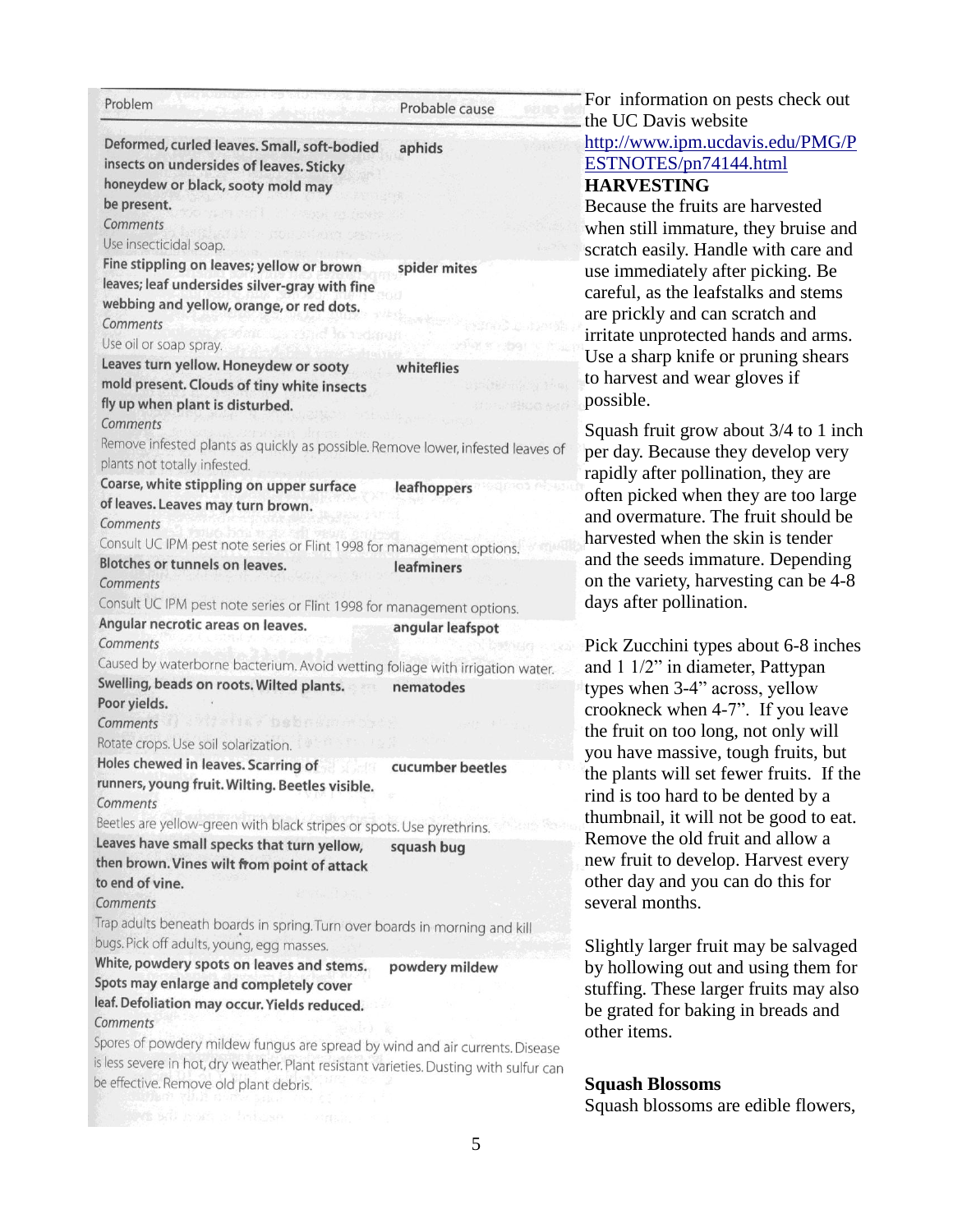raw or cooked. Although summer squash has both male and female flowers, only the female flowers produce fruits so male flowers can be eaten. Harvest only the male blossoms unless the goal is to reduce production. Male blossoms are easily distinguished from the female blossoms. The stem of the male blossom is thin and trim. The stem of the female blossom is very thick. At the base of the female flower below the petals is a small bulge, which is the developing squash.

Always leave a few male blossoms on the vine for pollination purpose. There are always many more male flowers than female.

Use pruning shears or a sharp knife to cut squash blossoms at midday when the petals are open, leaving one inch of stem. Gently rinse in a pan of cool water and store in ice water in the refrigerator until ready to use. The flowers can be stored for up to 1 or 2 days.

#### **Nutritional Value & Health Benefits**

Generally, there is little variation in nutritional value between varieties. The peel is where many of the nutrients hide, so never peel summer squash.

Squash are also very low in calories – there are about 16 calories in a cup of raw zucchini, and they are high in vitamins A and C, and niacin while containing useful amounts of folate, potassium. Half a cup of zucchini also contains 19% of the recommended amount of manganese. Nutrition Facts (1 cup sliced, raw zucchini)

Calories 16 Protein 1.31 grams Carbohydrates 3.27 grams Dietary Fiber 1.36 grams Calcium 16.95 Potassium 280.24 Vitamin A 384 IU Folate 24.93 mcg

# **STORING SQUASH**

Once off the plant, Zucchini will only last briefly, so use within two to three days. They will keep well refrigerated in a plastic bag for no more than five days.

To store summer squash, harvest small squash and place, unwashed in plastic bags in the crisper drawer of the refrigerator. Wash the squash just before preparation as water droplets promote decay during storage.

If you've ever seen them in the supermarket with little sunken pits in the surface of the skin, that's because of chilling damage caused by being brought up to room temperature after cold storage.

# **Freezing**

The best way to preserve squash for the winter is to freeze it. It is one of the cheapest ways to have a ready supply of vegetables for the supper table as long as you have room in the freezer. The quality of your frozen vegetables can only be as good as the produce that you begin with so the

quicker that you freeze them, the more flavor and nutrients that they will have. Wash in cool water, and trim the ends, then slice them in evenly sized pieces – generally quarter them.

To properly freeze vegetables, they need to be blanched in boiling water or steam. This stops the enzyme action that takes place to ripen, or mature the produce. If you simply freeze your squash, the enzyme action continues, causing degrading in color, flavor, and texture.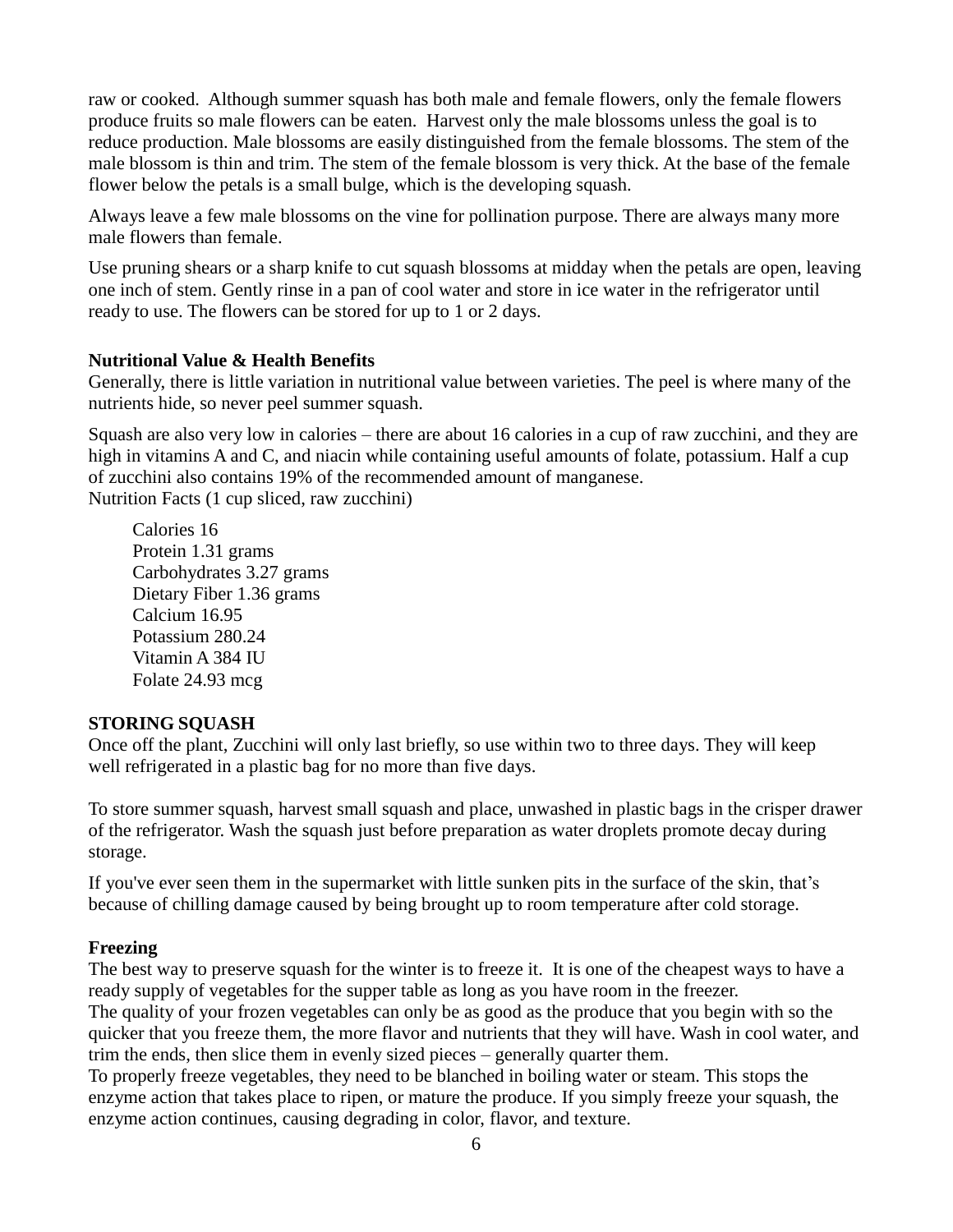Prepare a large pot of water and bring it to a rolling boil (when you stir it, the water keeps boiling). Either lower a basket of squash pieces into the water, or carefully pour your squash directly into it. Different vegetables take varying amounts time to properly blanch, but a good rule of thumb is five minutes. The water does not have to return to a rolling boil, but it needs to at least simmer well. Your squash pieces will change from pale to a much brighter shade.

When your squash have blanched, take the basket and plunge it into a waiting ice water bath, or pour the squash and water through a colander, and then place the colander in the ice water. The ice water will stop the vegetable from cooking further, and you can then freeze it in a semi-raw state. The squash need to finish cooling completely for a couple of hours before bagging up for the freezer. Bag them in serving portions that will best suit your family, or a certain recipe. Press out as much air as possible, label your containers with contents, date and amount in the bag. Place flat in the freezer in a single layer until they are frozen. Sometimes a cookie sheet will help with this task.

To use your frozen squash, simply thaw a bag in your refrigerator overnight and use it the next day. An uncomplicated recipe that is great for frozen squash is a basic Squash Casserole.

#### **Dehydrating**

This is an easy way to preserve squash, sprinkled with some flavored salt (onion, chili or garlic powder etc) they make excellent snacks for kids and can be taken in a backpack for munching on. During the winter, use the dehydrated squash in casseroles and soups. You can dehydrate slices, but you can also shred them if you are going to add them to soups and casseroles.

#### **Canning squash**

There is some debate about preserving squash: This is from the [National Center for Home Food](http://www.fyurl.com/rr.php?c=2&site=www.preparedsociety.com&url=http://www.uga.edu/nchfp/questions/FAQ_canning.html)  [Preservation/Canning FAQs](http://www.fyurl.com/rr.php?c=2&site=www.preparedsociety.com&url=http://www.uga.edu/nchfp/questions/FAQ_canning.html)

*Recommendations for canning summer squashes, including zucchini that appeared in former editions of So Easy to Preserve have been withdrawn due to uncertainty about the determination of processing times. Squashes are low-acid vegetables and require pressure canning for a known period of time that will destroy the bacteria that cause botulism. Documentation for the previous processing times cannot be found, and reports that are available do not support the old process. Slices or cubes of cooked summer squash will get quite soft and pack tightly into the jars. The amount of squash filled into a jar will affect the heating pattern in that jar. It is best to freeze or pickle summer squashes, but they may also be dried.* 

#### **Pickling squash**

Summer squash can be pickled, and relishes made from it. See the recipe section.

# **COOKING**

#### **Squash blossoms**

Especially the female blossoms, with tiny fruit attached, are a delicacy when dipped in a batter and fried, however both flowers are edible, and are often used to dress a meal or garnish the cooked fruit.

Firm and fresh blossoms that are only slightly open are cooked to be eaten, with pistils and stamens (little stems on the inside of the flower) removed from the flowers. You can keep the stem on the flowers to hold on to while cooking as the petals are very delicate. Otherwise remove the stems before cooking or serving. There are a variety of recipes in which the flowers may be deep fried as fritters or tempura (after dipping in a light tempura batter), stuffed, sautéed, baked, or used in soups.

In Mexico, the flower is often used as an ingredient for soup, sopa de flor de calabaza, and it is quite popular in a variation of the traditional quesadillas, becoming quesadillas de flor de calabaza. Zucchini is also used in a variety of other dishes (rajas), and as a side dish.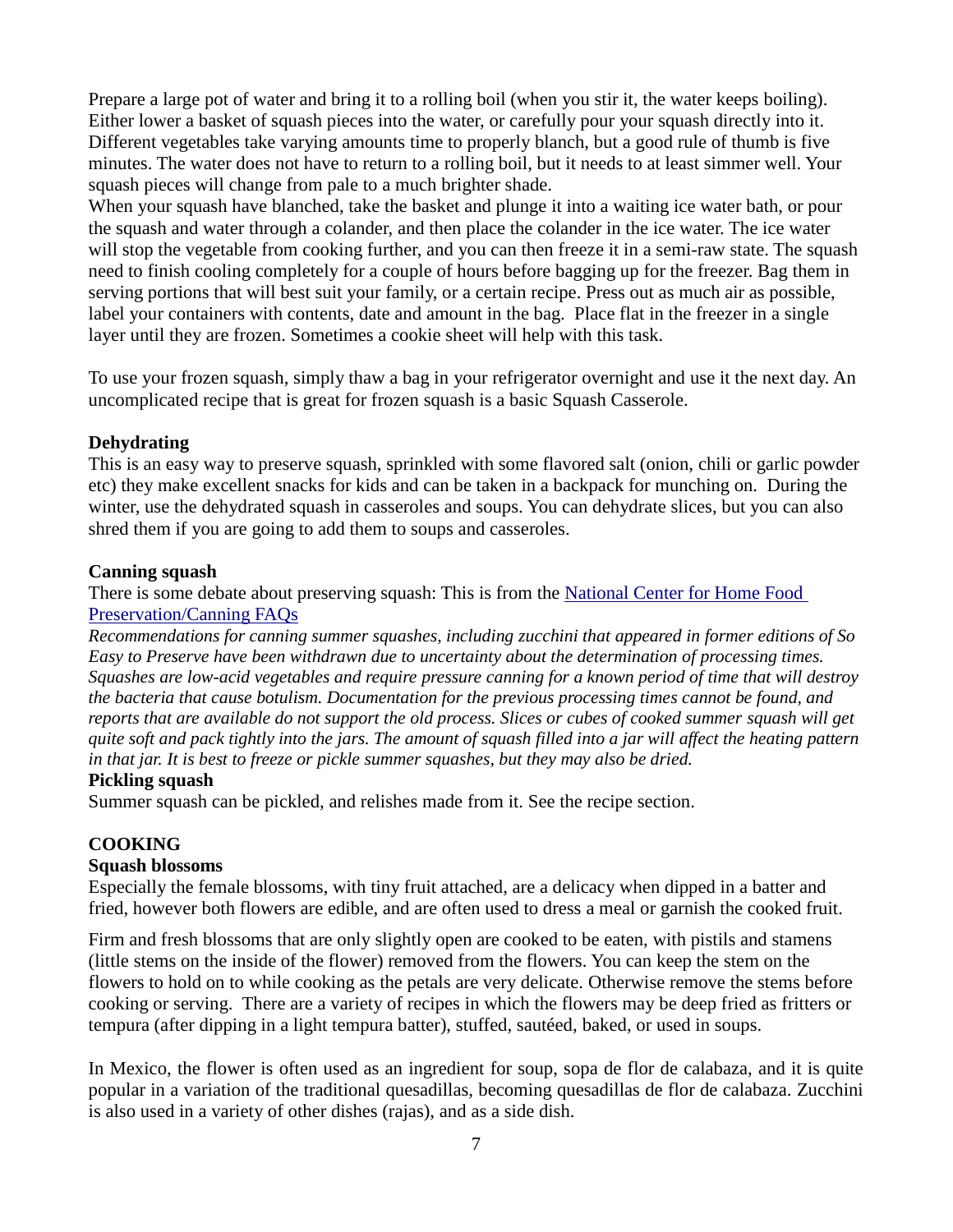#### **Summer squash**

These can be eaten raw on its own, as an appetizer with a dip, in salads, or on sandwiches. They have a high water content (95%) and a sweet and mild flavor that requires little cooking. Some summer squash, such as zucchini, can be grated and added to breads, cakes and muffins. Summer squash can also be added to other vegetables, stews, casseroles, and soups. If using it in a casserole it can be a good idea to steam it or salt it first (see draining below) to remove some of the moisture or the result may be a runny casserole.

Zucchini is best cooked when it's fresh and small as it has more moisture and is less tough. If they are larger they can also have stuffing added to them and then baked.

#### **Draining Squash**

Summer squash has a high water content and will sometimes need to be drained, otherwise the dish you are preparing may become too watery. Drain the squash by cutting it into slices, arranging them in a shallow dish, and sprinkling with salt. After 20 to 30 minutes, rinse the slices under cold running water and pat dry.

#### **Boiling**

Boiling is not recommended because of the tendency of the squash to become watery and lose much of its flavor. If you really want to, try it one of two ways:

Whole Uncut Squash: Use as little water possible to boil an uncut, unpeeled squash. Poke holes into skin, and boil covered for up to 1 hour. Boil just until tender when poked with a fork.

Cubed Squash: Leave squash unpeeled and cut into 3/4 inch cubes. Place in a pan with very little water and cook for approximately 10 minutes. Cook until just tender.

# **Baking**

- 1. Cut squash in half, remove seeds. The skin should remain on the squash.
- 2. Add a bit of butter to open cavity of each half.
- 3. Place the squash cavity side up in a baking dish with 1 inch of water.
- 4. Bake for 20 minutes to 1 hour, until desired tenderness.

# **Steaming**

Steaming is a good method to use for cooking summer squash.

- 1. Cut the squash in half and remove seeds.
- 2. Cut squash to the desired size and then place them on the steam rack in a saucepan.
- 3. Steam until tender, which will generally take 20 to 45 minutes. The amount of time will vary depending on the quantity and size of pieces being steamed.

# **Sauté**

- 1. Cut top and bottom off and slice squash in quarter inch rounds
- 2. Heat 2tbsp. of olive oil, let the pan fully heat but not until the oil is smoking.
- 3. Begin to brown your squash, tossing it occasionally with a wooden spoon. Sprinkle with seasonings like garlic or onion powder and when it's nearly done, salt and pepper.
- 4. Cook it until it is done as you like it, anywhere between 5 and 10 minutes. Test it to make sure it isn't too firm.
- 5. Don't overcook. A common mistake is letting it cook for too long, leaving you with soggy squash, so keep an eye on it.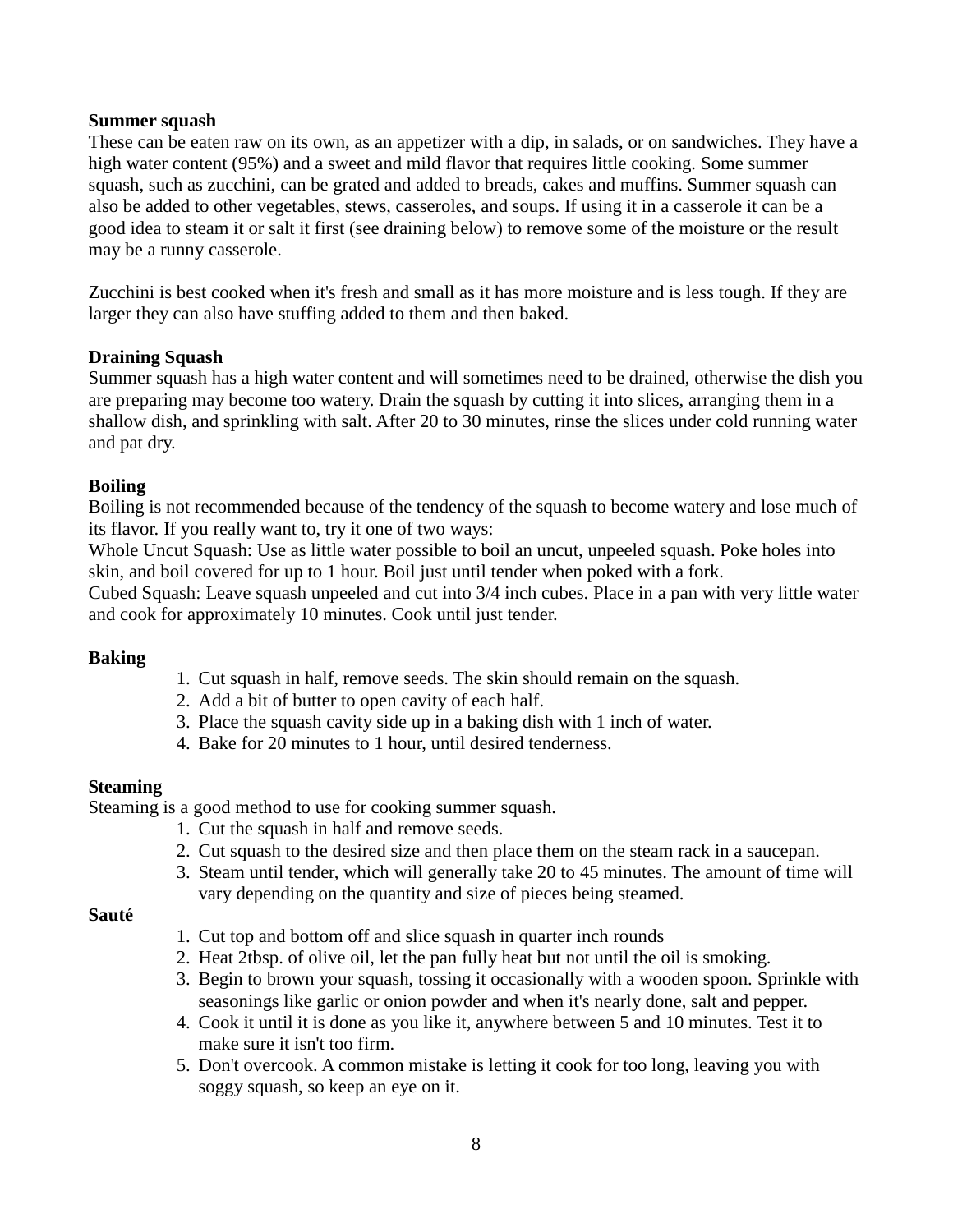# **Microwaving**

- 1. Cut squash in half, remove seeds.
- 2. Place squash cavity down on a microwave safe plate.
- 3. Poke skin once or twice to allow some steam to escape.
- 4. Cover with damp paper towel. Microwave on high for 5 to 20 minutes, until desired tenderness.

# **Grilling**

- 1. Cut squash into 3/8 to 1/2 inch thick slices and then place on bamboo skewers that have been soaked in water for at least 30 minutes.
- 2. Brush squash with melted butter or cooking oil on both sides before placing on the grill.
- 3. Place squash on the grill over direct medium heat.
- 4. Cook for 4 to 5 minutes on each side. Turn when first side is browned.
- 5. The squash is done when it is nicely browned on each side and is tender when poked with a fork. Serve while hot.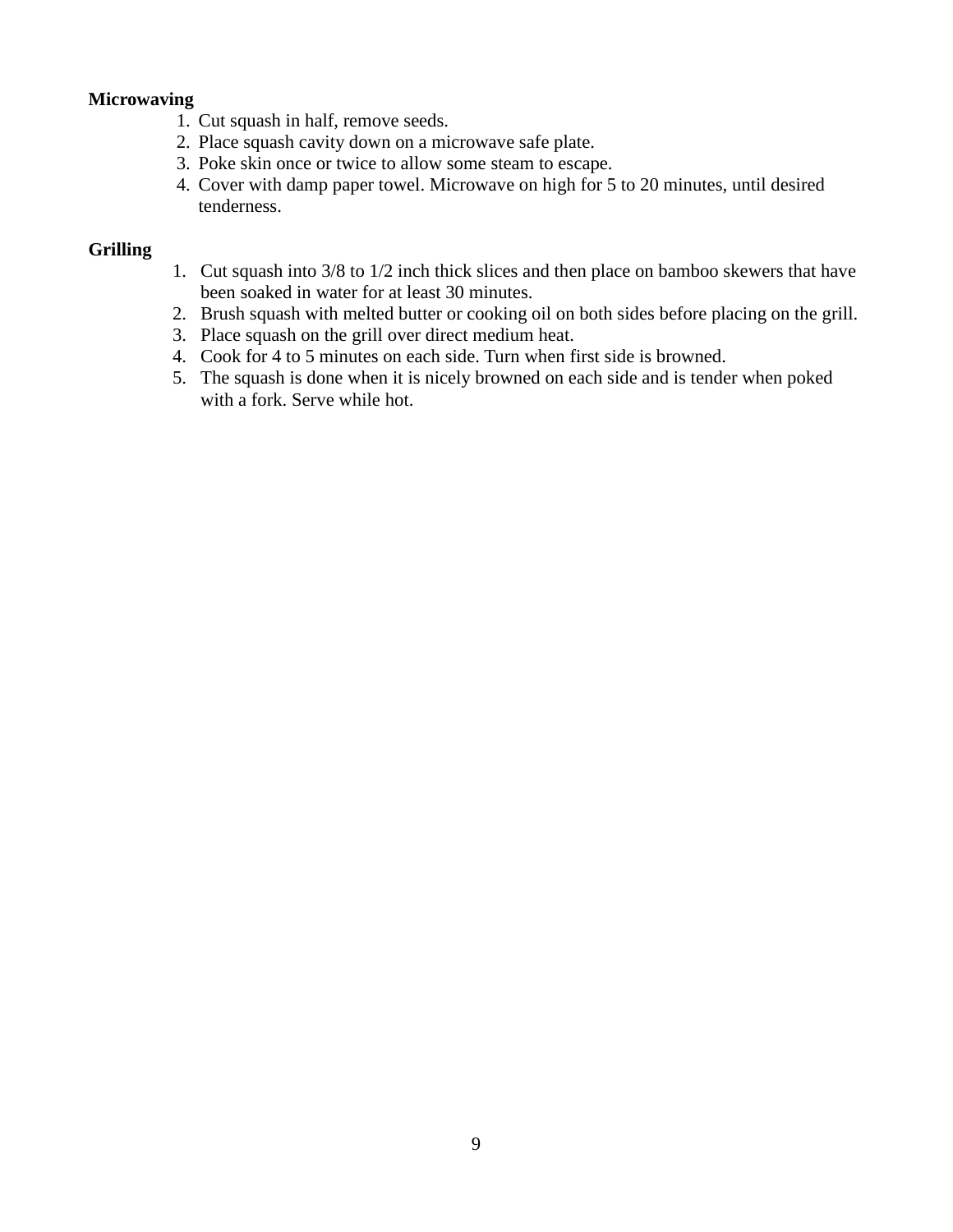|                                                                                    | Probably the most well-known variety of summer squash. It has<br>dark green or yellow skin covering an off-white flesh. The skin often<br>contains some lighter colored specks or stripes. It is much like a<br>cucumber in size and shape. They are harvested at 7 to 8 inches<br>long, when they are the most flavorful. Large zucchini lose their<br>tenderness and are much less flavorful than the smaller, younger<br>zucchini. Zucchini can be steamed, fried, sautéed, or baked and they<br>are excellent when sliced and grilled. Also referred to as a courgette.                                                                                                                                                                                                                  |
|------------------------------------------------------------------------------------|----------------------------------------------------------------------------------------------------------------------------------------------------------------------------------------------------------------------------------------------------------------------------------------------------------------------------------------------------------------------------------------------------------------------------------------------------------------------------------------------------------------------------------------------------------------------------------------------------------------------------------------------------------------------------------------------------------------------------------------------------------------------------------------------|
| <b>Zucchini</b>                                                                    |                                                                                                                                                                                                                                                                                                                                                                                                                                                                                                                                                                                                                                                                                                                                                                                              |
| Clockwise: Mature Green Zucchini:<br>Flowered or baby zucchini: Yellow<br>Zucchini |                                                                                                                                                                                                                                                                                                                                                                                                                                                                                                                                                                                                                                                                                                                                                                                              |
| <b>Pattypan Squash</b>                                                             | A round flat summer squash that has scalloped edges and is light<br>green, white or yellow in color. The pale green variety turns to white<br>in color if allowed to mature longer. This variety is harvested when it<br>is 3 days to a week old, so the skin, white flesh, and seeds remain<br>tender and edible. Pattypan squash are usually available in sizes<br>ranging from over 1 inch to 4 inches in diameter. The smaller squash<br>are often steamed or braised and served as part of a vegetable dish,<br>providing a slightly sweet, nutty flavor. When they are larger, the top<br>can be sliced off, the flesh scooped out, and the remaining section<br>becomes a bowl that can be stuffed with various meats, vegetables,<br>onions, cheese, or other ingredients and baked. |
| <b>Crookneck Squash</b>                                                            | This has a bulbous rounded shape at the bottom with a tapering<br>curved neck at the top or vine end. It is light yellow with slightly<br>bumpy skin when young, turning to deep yellow and bumpier as it<br>matures. It has a pale meaty flesh that when cooked or eaten raw,<br>provides a slightly sweet flavor. Crookneck squash will be 8 to 10<br>inches long but are best if picked when they are young at about 6<br>inches long. It can be used in soups, stew, and side dishes, raw,<br>baked, steamed, broiled, or sautéed. Fresh crookneck squash can be<br>stored in the refrigerator for only about four days or frozen if kept<br>for a longer period of time.                                                                                                                |
| <b>Sunburst Squash</b>                                                             | A very small acorn shaped summer squash that has a smooth outer<br>skin accented with a scalloped edging around the middle outside of<br>the squash. When steamed, sautéed or boiled, the flesh provides a<br>delicately mild flavor. This squash is often used as an appetizer with<br>dip, or as an ingredient to be added to salads, soups and stews.                                                                                                                                                                                                                                                                                                                                                                                                                                     |
| <b>Yellow Squash</b>                                                               | A type of summer squash that comes in crookneck and straightneck<br>varieties. It is much like a zucchini in shape, flavor, and texture,<br>except that the color is yellow. Younger squash have the best flavor<br>and are a bit sweeter than large, overripe squash.                                                                                                                                                                                                                                                                                                                                                                                                                                                                                                                       |
| <b>Chayote Squash</b>                                                              | A mild flavored, pear-shaped squash. It has a pale green, creased<br>rind and a single soft seed in the center. The chayote's pleasant,<br>mild flavor makes it a versatile vegetable that can be boiled, fried,<br>sautéed, added to soups, stuffed or served as a salad. They are also<br>called Mirlitons. Chayotes are available all year round, but the best<br>time for them is September through December. When selecting,<br>choose those that are about 6 inches long and weigh no more than 4<br>ounces, with smooth skins that do not have blemishes or soft spots.<br>They will keep 3 to 4 days when wrapped in plastic and stored in the<br>vegetable drawer of the refrigerator.                                                                                              |